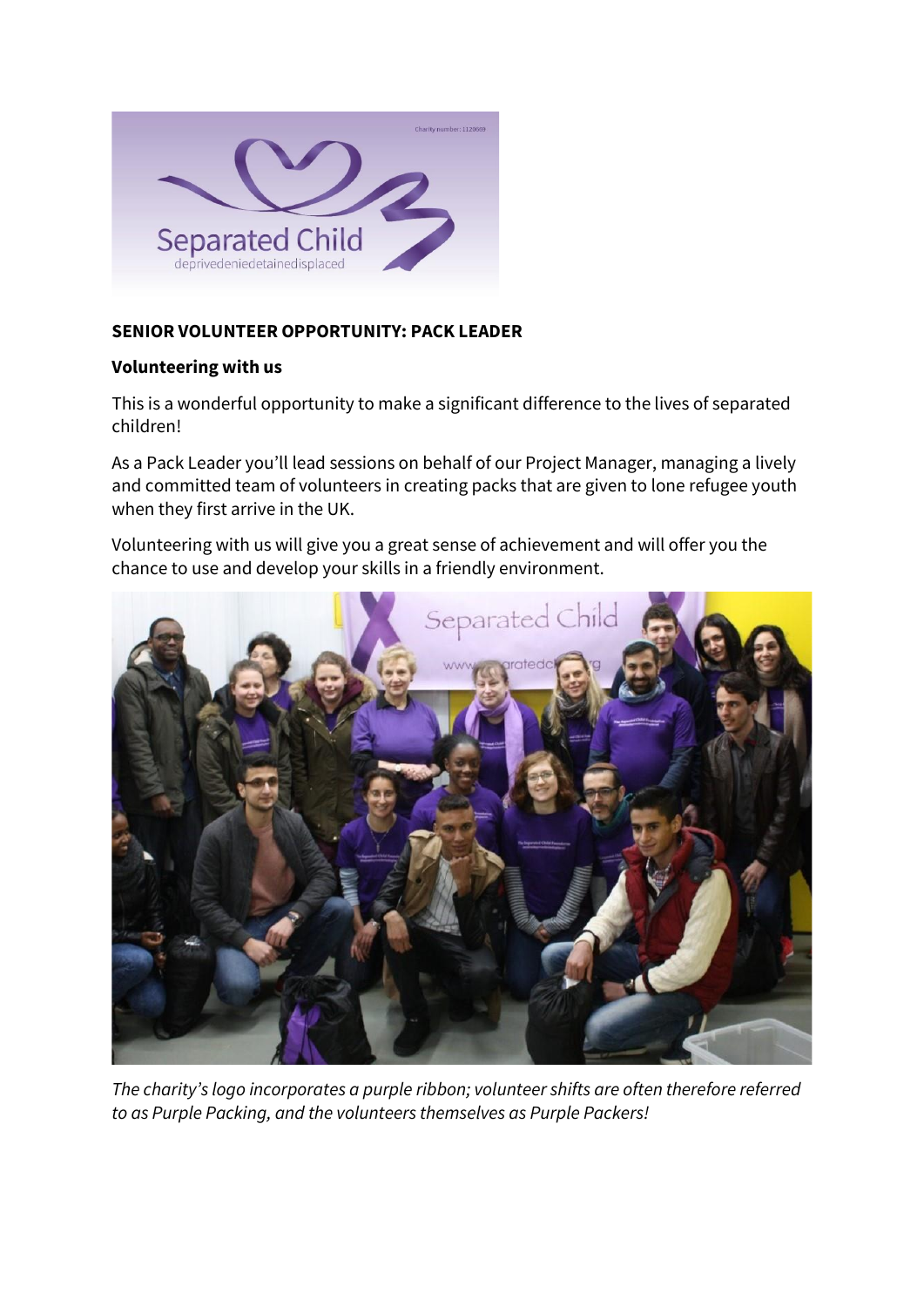The Separated Child Foundation is at an exciting stage of its development and we're keen to recruit more Pack Leaders to help us expand our packing project and benefit even more vulnerable young people.

## **ABOUT US**

Established in 2007, The Separated Child Foundation offers practical, emotional and social support to separated children and young people in Britain who are asylum seekers or refugees - sometimes referred to as 'unaccompanied asylum-seeking children (UASCs)'. The children we support arrive with nothing, having fled their homeland because of war, terror or persecution.

We are a small but growing charity and currently have three part-time staff members: our Chief Executive Officer, an Executive Assistant and a Project Manager for our Packs Project, supported by nine Trustees, 50 volunteers, and a freelance youth worker.

We work in partnership with over 90 agencies in 100+ locations across the UK to offer a range of support to separated children. The packing project is an integral part of what we do, ensuring that separated children are offered dignity and comfort after their traumatic experiences. Our three pack types are:-

**Arrival Packs:** Separated children arrive in the UK confused, lonely and at their most vulnerable. We provide an Arrival Pack containing clothing, toiletries and other essentials for the first few weeks of their experience in the UK (2,631 Arrival Packs were distributed in 2021).

**Sleep Packs:** We provide Sleep Packs containing eight sleep aids to separated children. The Packs help restore good sleep hygiene and prompt restful and refreshing sleep after the children's ordeals (2,449 Sleep Packs were distributed in 2021).

**Essentials Packs:** In November 2021 we began producing essentials packs for separated children and young people arriving into Dover. The packs contain enough clean underwear, clothing and toiletries to get children through their first few days here (787 Essentials Packs were created in the first six months).

Our other projects include:-

**Club Class:** We run a weekly educational, social and cultural programme for separated children aged 14-18 in partnership with Refugee Council. Club Class provides separated children with a safe space to meet with peers and learn about UK culture, social norms, life skills and develop their self-confidence and conversation skills to allow them to settle into life in the UK. It is held at Refugee Council office in Croydon with a Zoom option for those living in other parts of the UK.

**Giving children a voice**: We use social media to empower separated children to tell their stories to raise awareness of their needs and the plight of separated children.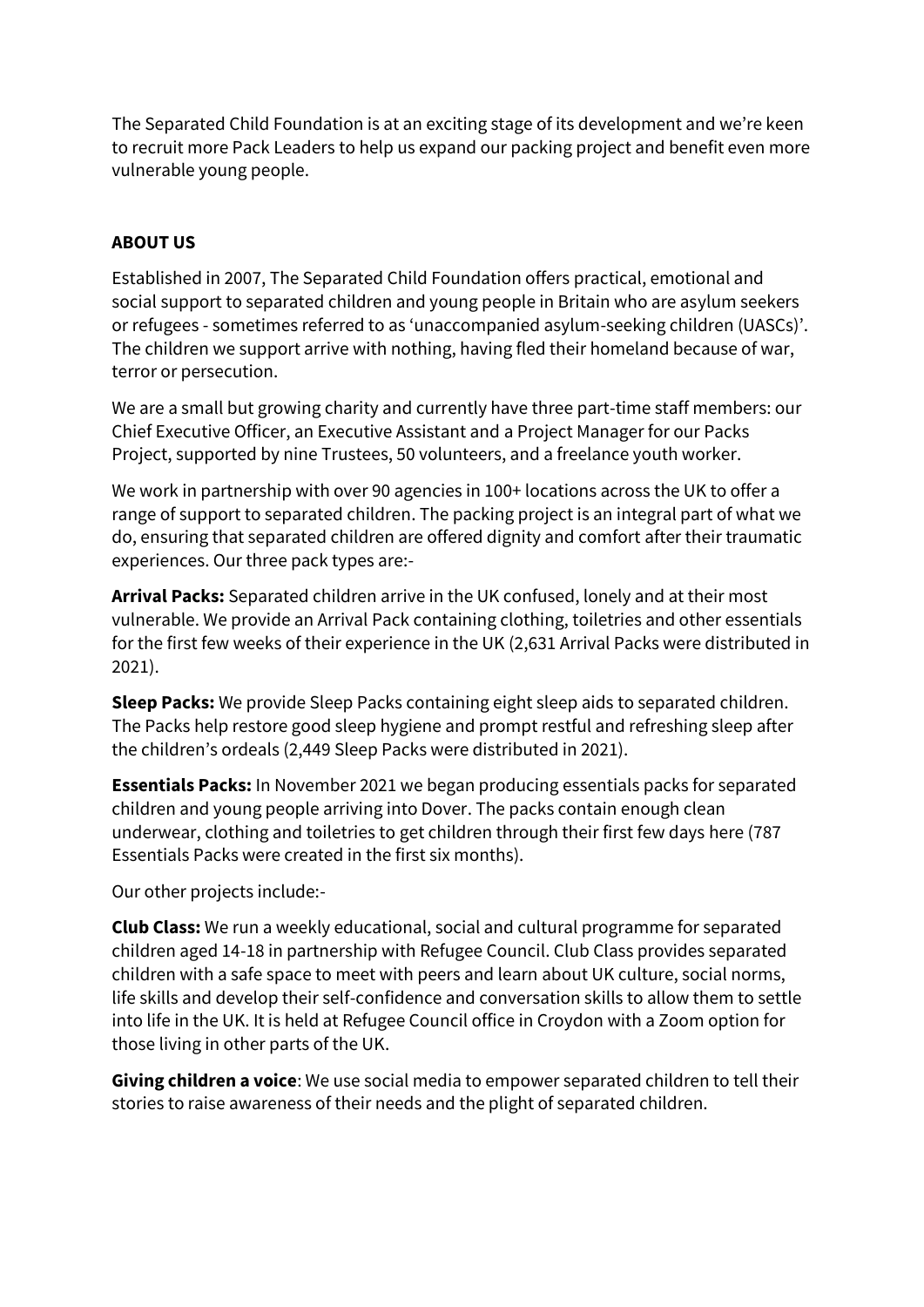## **Why separated children need our help**

In 2021, 3,762 children applied for asylum in the UK having arrived here alone, because their parents have been killed, imprisoned or are otherwise unable to leave. Separated children share with other refugees a well-founded fear of persecution. They experience the double trauma of separation, not only from their homelands, culture and natural environment but also from the adults who gave them love and care.

# **ROLE DESCRIPTION**

Our Pack Leaders play a key role in the success of our packing project, ensuring the safe and efficient functioning of sessions when the Project Manager (who oversees Purple Packing) is absent. Volunteers come together 2-4 times a month at our base in North London to create the packs, which are then collected by or delivered to local authorities in response to need. When leading a session, the Pack Leader is responsible for logistics, quality control and for supporting the volunteers in the room.

Please note that we ask Pack Leaders to lead no more than one session each per month.

# **Induction and training:-**

Before taking responsibility for a session as a Pack Leader you would be invited to observe and then take part in several packing sessions alongside the Project Manager or an existing Pack Leader.

Once you and the Project Manager feel that you're ready to lead a session you would be asked to undertake the following training at The Separated Child Foundation's expense:-

- 1 day 'Emergency First Aid at Work' course (several locations to choose from)
- NSPCC 'Introduction to child protection' online course (takes around three hours to complete)

We also ask Pack Leaders to undertake a DBS check every three years, in line with our 'Safeguarding and Child Protection' policy.

Pack Leaders work closely with the Project Manager and are offered regular opportunities to give feedback or ask for advice, both remotely and in person.

# **Main duties (all of this will be covered and / or demonstrated several times during the induction period):-**

- Opening up the main entrance and rooms used by The Separated Child Foundation before volunteers arrive for the packing session
- Training, supporting and supervising both new and more experienced volunteers
- Delegating tasks and replenishing stocks in the main packing areas as required
- Overseeing logistics such as providing refreshments for a refreshment break
- Ensuring that the correct number and type of packs is produced